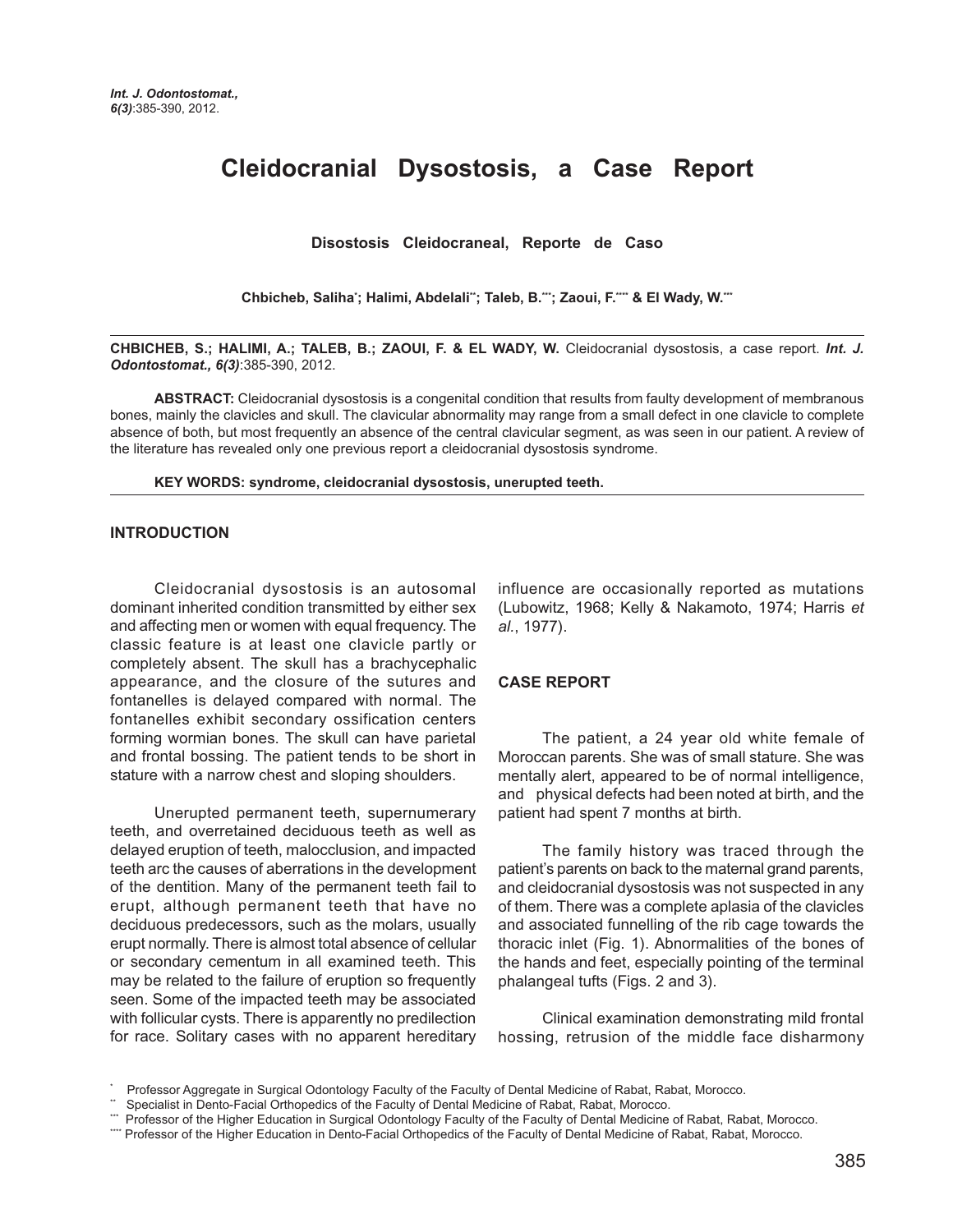between the jaws due to and mandibular prognathism, with long face (Figs. 4 and 5).











Fig. 1. Complete aplasia of the clavicles and associated funnelling of the rib cage towards the thoracic inlet. And a scoliosis associated.



Figs. 4 and 5. Mild frontal hossing, retrusion of the middle face disharmony between the jaws due to and mandibular prognathism, with long face.

The oral soft tissues appeared normal; the uvula was complete, and there was no macroglossia. The palate was highly with maxillary perimeters narrow large mandibulary perimeters (Figs. 6 a and b).

The dental examination relieved a maxillary and mandibular discrepancy, absence of 13, 23, 33, 32,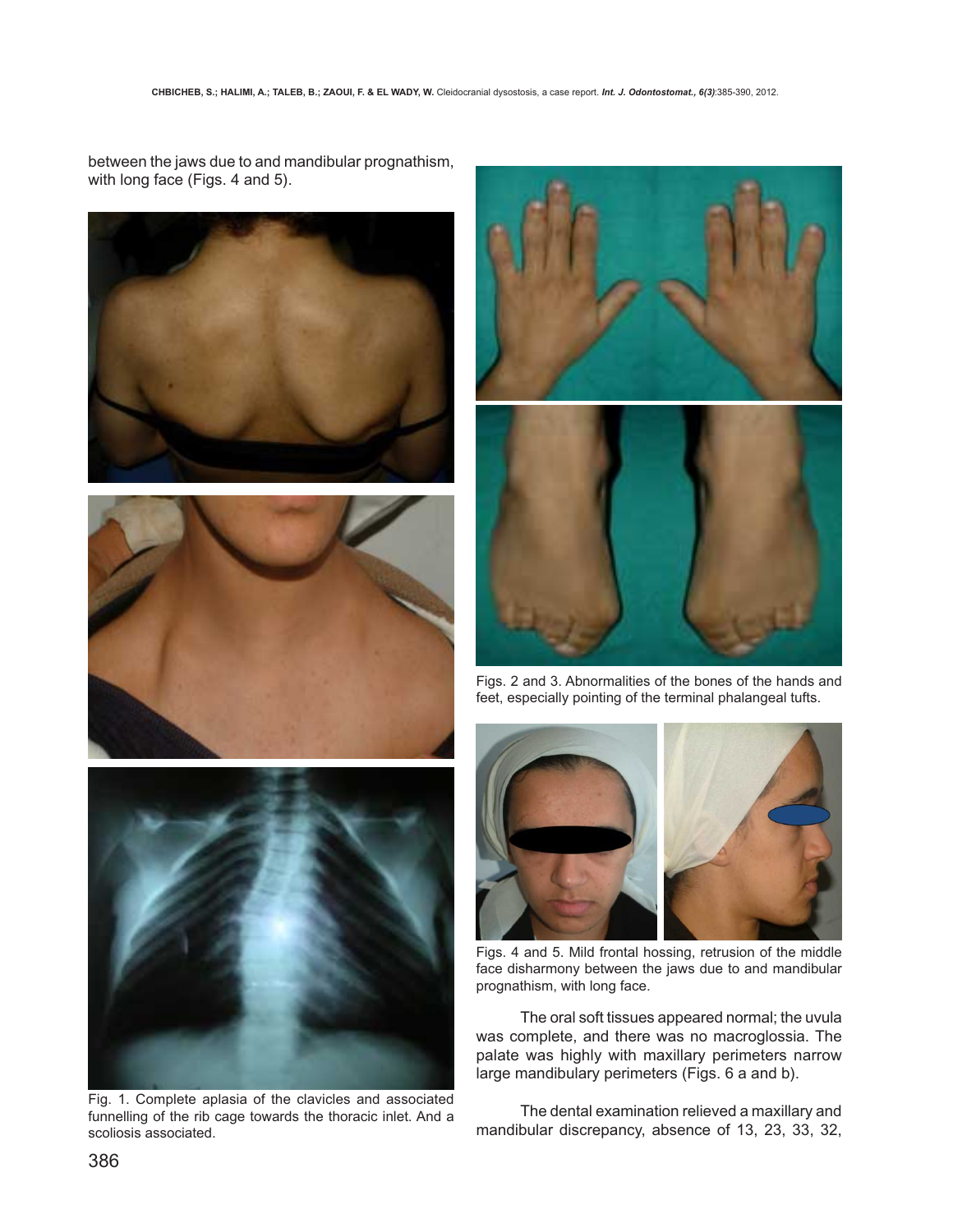

Figs. 6a, b. Intra oral view: The palate was highly with maxillary and mandibular arch perimeter deficiencies. Absence of 13, 23, 33, 32, 42, and 43. Persistence of 73, 72.

42, and 43. Persistence of 73, 72. Bilateral squeletal Cross-bite the first malar to the first malar (Figs. 7a, b and c). An orthopantomograph study showed inclusion 13, 23, 33 32, 42, 43, agenesie of 31, 41 of teeth (Fig. 8).

Lateral cephalometric radiograph revealed mild frontal hossing, retrusion of the middle face disharmony between the jaws due to and mandibular prognathism, and posterieor rotation of the mandibule and maxillary and mandibular arch perimeter deficiencies (Fig. 9).

## **DISCUSSION**

This disorder was first reported in medical literature in 1765. Marie and Sainton described the condition in 1898 and gave it the name cleidocranial dysostosis (Magnus & Sands, 1974).



Figs. 7a, b, c. Intra oral view : maxillary and mandibular discrepancy. Bilateral squeletal Cross-bite the first molar to the first molar.

The aetiology of the failure of eruption of the dentition in cleidocranial dysostosis is of immense interest as are all disease processes, the abnormal may illuminate the normal. In the developing child this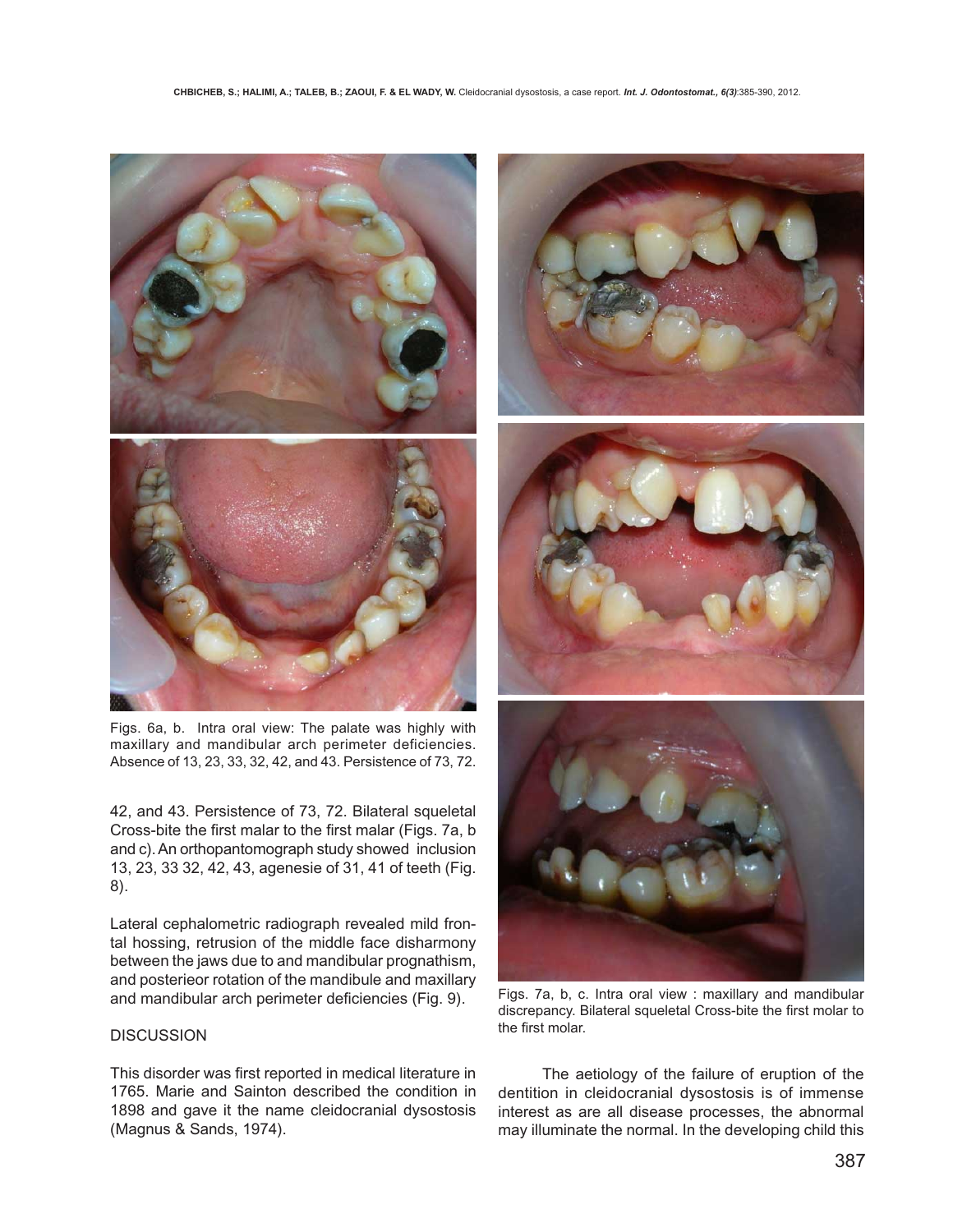

Fig. 8. An orthopantomograph study showed inclusion 13, 23, 33 32, 42, 43, agenesie of 31, 41 of teeth.



Fig. 9. Lateral cephalometric radiograph demonstrating, transitional Class III malocclusion with mild frontal hossing, and mandibular prognathism.

will include a failure of resorption of the roots of the deciduous dentition, as this note also calcification of a new supernumerary adjacent as also brought about by large multinucleated giant cells lying in Howships lacunae on the roots of the deciduous dentition.

This concept is supported firstly by the normal appearance of the deciduous dentition, the crowns of which have no bony obstacle in their paths of eruption, and the usually slightly delayed but full eruption of the first permanent molars which only have a thin covering of bone. Secondly by the non eruption of the permanent incisors, canines, and premolars which, at the chronological times for their eruption, have considerable distance to travel through the investing bone. In addition they normally rely on the shedding of the deciduous teeth for their appearance in the mouth (Migliorisi & Blenkinsopp, 1980).

The frequently reported abnormality of inadequate deformed spike-shaped roots, crown distortion and hypoplasia in areas of compression from adjacent teeth, strongly suggests a disturbance in bony remodelling, to accommodate the developing dentition and later eruption

Moreover Hitchin noted histological findings in extracted teeth from patients with cleidocranial dysostosis suggestive of flattening of the epithelial sheath of Hertwig, and that the spiked apices arose from growth of this same sheath into the only space available, namely the bony neuro-vascular canals. In addition those teeth which have been surgically exposed, or by this hypothesis, decompressed, and the case described in this paper, later show normal straight tapering root formation without distortion (Migliorisi & Blenkinsopp).

The absence of cellular cementum as originally reported by Rushton is difficult to elucidate. He observed histologically an almost total absence of this cementum on the roots of the unerupted incisors that were extracted from a patient with cleidocranial dysostosis, and this was true for one erupted lower incisor that was also removed. The deciduous dentition, however, had a normal complement of cementum. He also demonstrated cellular cementum in the sectioned roots of unerupted teeth of people not affected by the disease. Normally cellular cementum is a prominent feature of the premolar and molar dentition and tends to be confined to the apical portion of the root, with its thickness increasing apically (Migliorisi & Blenkinsopp).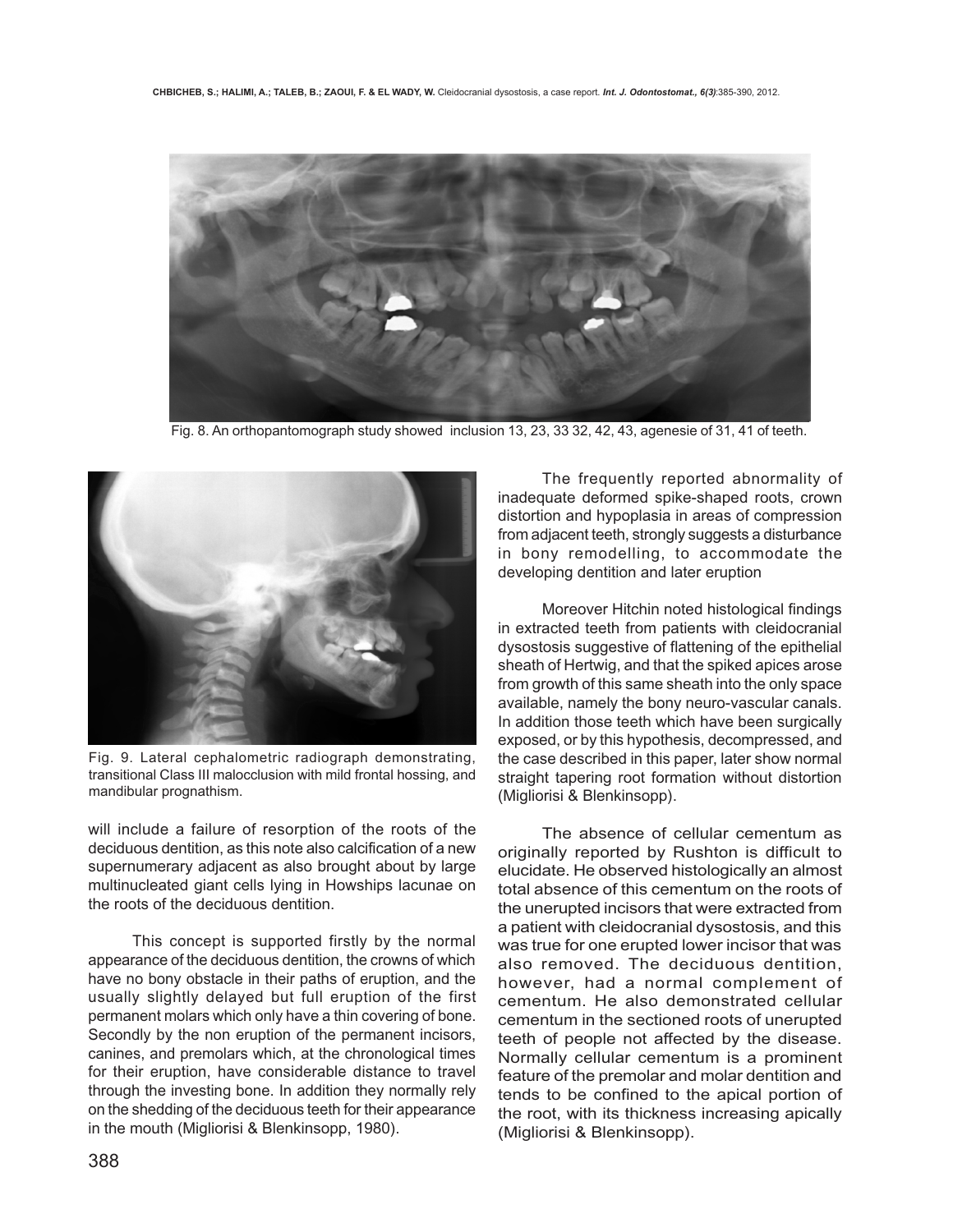The fact that in the normal person cellular cementum may be sparse or absent from incisor teeth, that it is predominantly a feature of the apical third, that is, that part of the root which is formed once the tooth has erupted, and that it may be deposited in large amounts with age at the apices to compensate for attrition, suggests a more important role in the process of passive eruption rather than active eruption. Histological examination of four exposed and subsequently functional permanent incisor teeth in a patient with the disease, demonstrated the presence of normal acellular cementum and definite evidence of formation of some cellular cementum (Migliorisi & Blenkinsopp; Angle & Rebellato, 2005).

General physical findings: the closure of the fontanels and sutures in the cranium is delayed, sometimes throughout life. Frontal, parietal, and occipital bossing is present, and the skull is wide and short (brachycephalic) with slight depressions along the suture lines. The clavicles may be hypoplastic or totally absent. Deficiency or absence of the clavicles usually results in a long neck and narrow, sloping shoulders which permit the individual to bring the shoulders together in front of the chest. There are variations in the size, origin, and insertion of muscles related to the clavicles, but these patients seem to have remarkably little loss of function and may be muscular and active. Deviations from normal in other bones may or may not be present and may range from an underdeveloped pelvis to changes in the metacarpals and middle and terminal phalanges of the hands. Individuals may be of short stature. Mentality in these patients is generally normal (Järvinen, 1981; Lubowitz; Harris et al.; Magnus & Sands).

Dental findings: the oral cavity usually exhibits a high arched palate, and a submucous or complete cleft is not uncommon. The deciduous dentition is retained, and the permanent teeth remain unerupted along with multiple supernumerary teeth; cyst formation being a possible sequel.

of the mandible is normal. The underdeveloped maxillae together with the resulting overclosure give the patient a prognathic appearance, although the mandible is of normal size (Järvinen).

The dental defects are curious and bizarre. The deciduous teeth erupt normally. All of the permanent teeth generally lose their eruption stimulus and stay embedded, while the deciduous teeth are retained. In some instances, the molar teeth that are not succedaneous to deciduous teeth erupt in their proper places posterior to the deciduous dentition. However, extraction of the deciduous teeth does not stimulate the eruption of the permanent teeth.

In addition to the retention of deciduous teeth and noneruption of permanent teeth. There is a high incidence of supernumerary teeth. These teeth, like the permanent teeth, generally remain embedded in the bone. The supernumerary teeth arc so numerous in some patients as to constitute a third dentition. The radiographs present a strange conglomeration of retained deciduous teeth, perhaps a few erupted permanent teeth, and most of the permanent teeth together with supernumerary teeth deeply embedded in the bone. Unerupted teeth are so numerous that they often fill the entire body of the mandible.

The radiographs are so typical of the disorder that they point to a diagnosis of cleidocranial dysostosis (Migliorisi & Blenkinsopp).

Treating patients with cleidocranial dysostosis requires a dedicated and knowledgeable team of dental specialists illustrates well the good results with may be obtained from consultation management of patients with complex problems (Angle & Rebellato).

**CONCLUSION**. Cleidocranial dysostosis is an autosomal dominant. The diagnostic was based upon a clinical and radiographic examination. The coordination of treatment planned in stages by several disciplines within dentistry.

The maxillae are underdeveloped, while growth

**CHBICHEB, S.; HALIMI, A.; TALEB, B.; ZAOUI, F. & EL WADY, W.** Disostosis cleidocraneal, reporte de caso. *Int. J. Odontostomat., 6(3)*:385-390, 2012.

**RESUMEN:** La disostosis cleidocraneal es una condición congénita que resulta de un desarrollo defectuoso de los huesos con osificación membranosa, principalmente las clavículas y el cráneo. La anormalidad clavicular puede ir desde un pequeño defecto en una clavícula hasta la total ausencia de ambas, pero con mayor frecuencia se observa la ausencia del segmento clavicular central, como se observó en nuestro paciente. Una revisión de la literatura reveló sólo un caso previo con un síndrome de disostosis cleidocraneal de características similares.

**PALABRAS CLAVE: síndrome, disostosis cleidocraneal, dientes no erupcionados.**